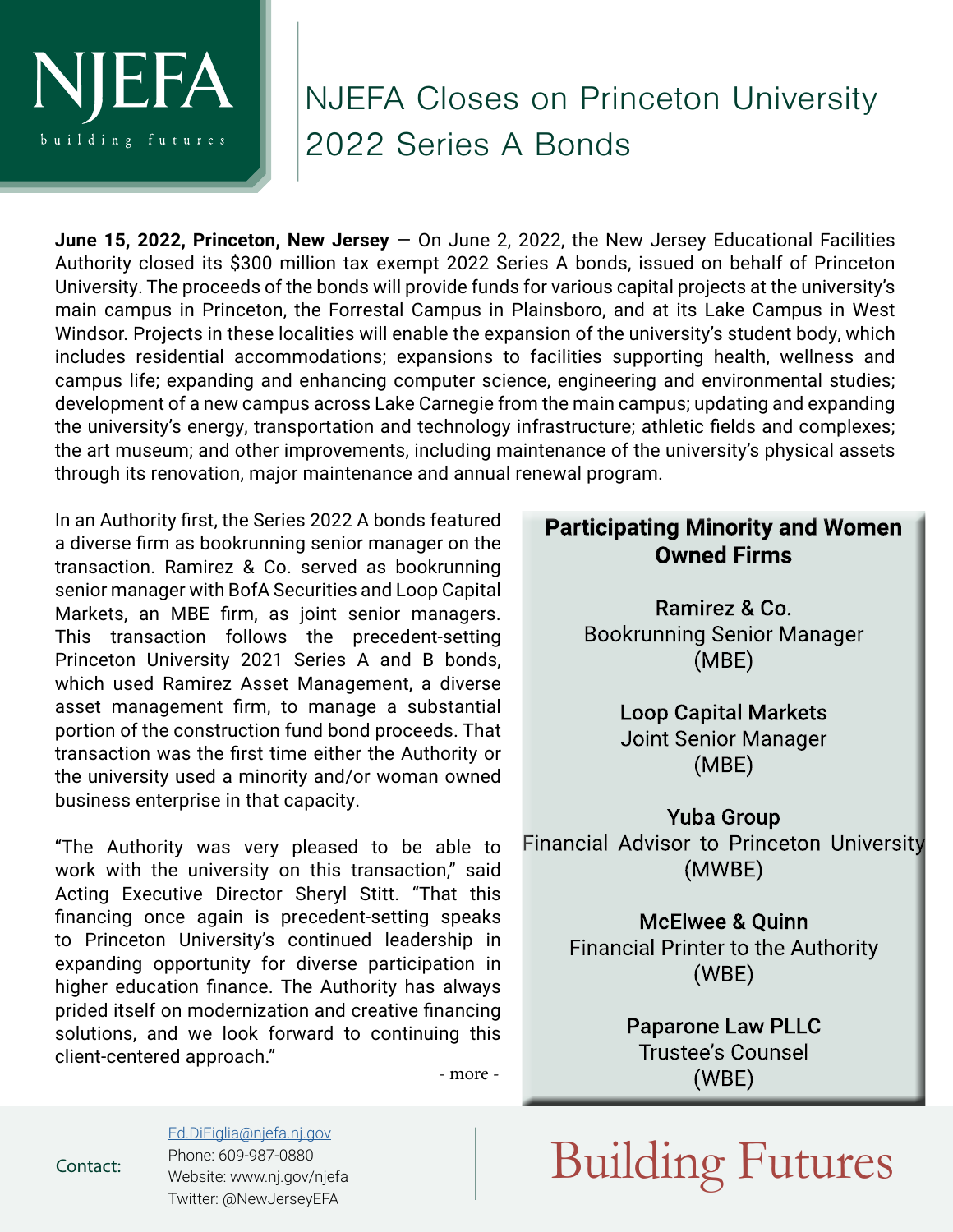"Princeton University is striving to achieve numerous big picture goals right now, from growing our undergraduate student population by 10% to achieving net-zero carbon emissions by our 300th anniversary in 2046," said Vice President for Finance and Treasurer Jim Matteo. "As Princeton has embarked on the most ambitious capital plan in its history, we have sought to ensure that diversity and inclusion are well represented in every facet of the plan. I'm proud that our partnership with the Authority does just that, cementing new financial partnerships, fostering inclusion in our most strategic initiatives, and paving a path for continued opportunities in this space."

"The staff at the Authority are experts in putting together transactions that meet each intuition's needs and we are pleased to be able to further our relationship with Princeton University by issuing these bonds," said Authority Board Chair Joshua Hodes. "It is especially rewarding to be able to partner with the university as they continue their pursuit to expand opportunity for diverse firms."

"We are grateful for the cooperative partnership between the university, the Authority and our financial advisor (the Yuba Group, an M/WBE firm) to select the most-qualified underwriters to sell our bonds," said Associate Vice President for Treasury Services Tim Graf. "This ultimately led us to select a minorityowned business as senior bookrunning manager, which not only allowed us to price our bonds at attractive yields, but also helps us to meet President Eisgruber's charge to increase contractor and supplier diversity. It should also be noted that in addition to Ramirez & Co., Loop Capital Markets, and the Yuba Group, two other WBE firms participated on the transaction: McElwee and Quinn served as financial printer to the Authority and Paparone Law PLCC served as Trustee's counsel."

Ramirez, founded in 1971, is the largest and oldest Hispanic investment bank in the country. Prior to this transaction, Ramirez served as co-manager on all of Princeton University's negotiated transactions since 2017.

"Ramirez is thankful for the opportunity to be elevated to the senior manager role by the Authority and Princeton University. This is a testament to our continued coverage from banking, underwriting, sales and trading. We congratulate Princeton University, a premier credit, on its successful transaction and look forward to growing our longstanding relationships with both the Authority and Princeton University," said Ramirez Managing Director Sarah Snyder.

The 2022 Series A bonds mark the tenth series of bonds issued by the Authority for Princeton University in the last decade. During that time, the total amount of par issued has exceeded \$2 billion, including over \$850 million in new money issuance and \$1.2 billion in refundings. The total savings from refunding transactions is \$238 million.

"Since starting with the Authority in 2014, each of the ten transactions I have worked on for Princeton University has been unique," said Acting Deputy Executive Director Steve Nelson. "The scope of the university's efforts with their current campus plan to expand capacity for more students and incorporate the latest sustainable energy and building technologies is impressive. Both the Authority and Princeton University have shown a commitment to expanding their use of diverse investment banking, financial advisor, and asset management firms in key leadership roles."

-more-

Ed.DiFiglia@njefa.nj.gov Phone: 609-987-0880 Website: www.nj.gov/njefa Twitter: @NewJerseyEFA

## $\mathcal{L}_{\mathsf{contact:}}$  Phone: 609-987-0880  $\mathsf{Building\,Futures}$